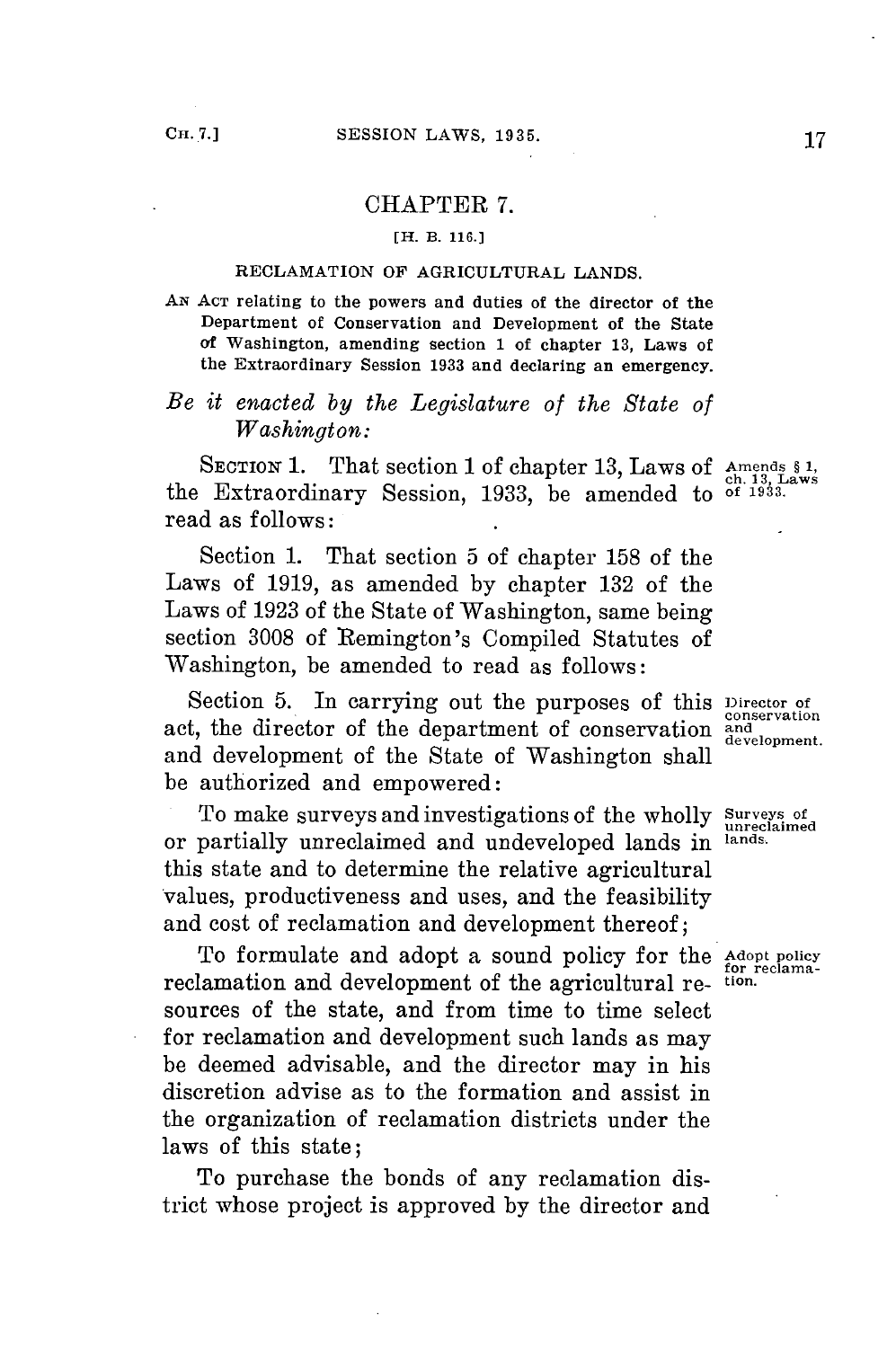Purchase<br>of bonds.

which is found to be upon a sound financial basis, to contract with any such district for making surveys and furnishing engineering plans and supervision for the construction of its project, or for constructing or completing its project and to advance money to the credit of the district for any or all of such purposes, and to accept the bonds of such district in payment therefor, and to expend the monies appropriated from the reclamation fund in the purchase of such bonds or in carrying out such con-**Interest.** tracts: *Provided,* That interest not to exceed the annual rate provided **for** in the bonds agreed to be purchased, shall be charged and received for all monies advanced to the district prior to the delivery of the bonds and the amount of such interest shall be included in the purchase price of such bonds. *Provided further,* That no district, the bonds of which have been purchased **by** the state under the provisions of **Approval of** the State Reclamation Act, shall thereafter during **director.** the life of said bonds make expenditures of any kind from the bond fund of the district or incur obligations chargeable against such fund without previous written approval of the director of conservation and development of the State of Washington, and any obligations against such fund incurred without such approval shall be void.

**Disposal** To sell and dispose of any reclamation district **of bonds.** bonds acquired **by** the director, at public or private sale, and to pay the proceeds of such sale into the reclamation fund: *Provided,* That such bonds shall not be sold for less than the purchase price plus accrued interest, except in case of a sale to the Re-**Reconstruc-** construction Finance Corporation, its successor, or any other agency supplied with money by the United States of America, or to the United State of America in furtherance of refunding operations of any irrigation district, diking or drainage district, or diking or drainage improvement district, now pending or

**tion Finance**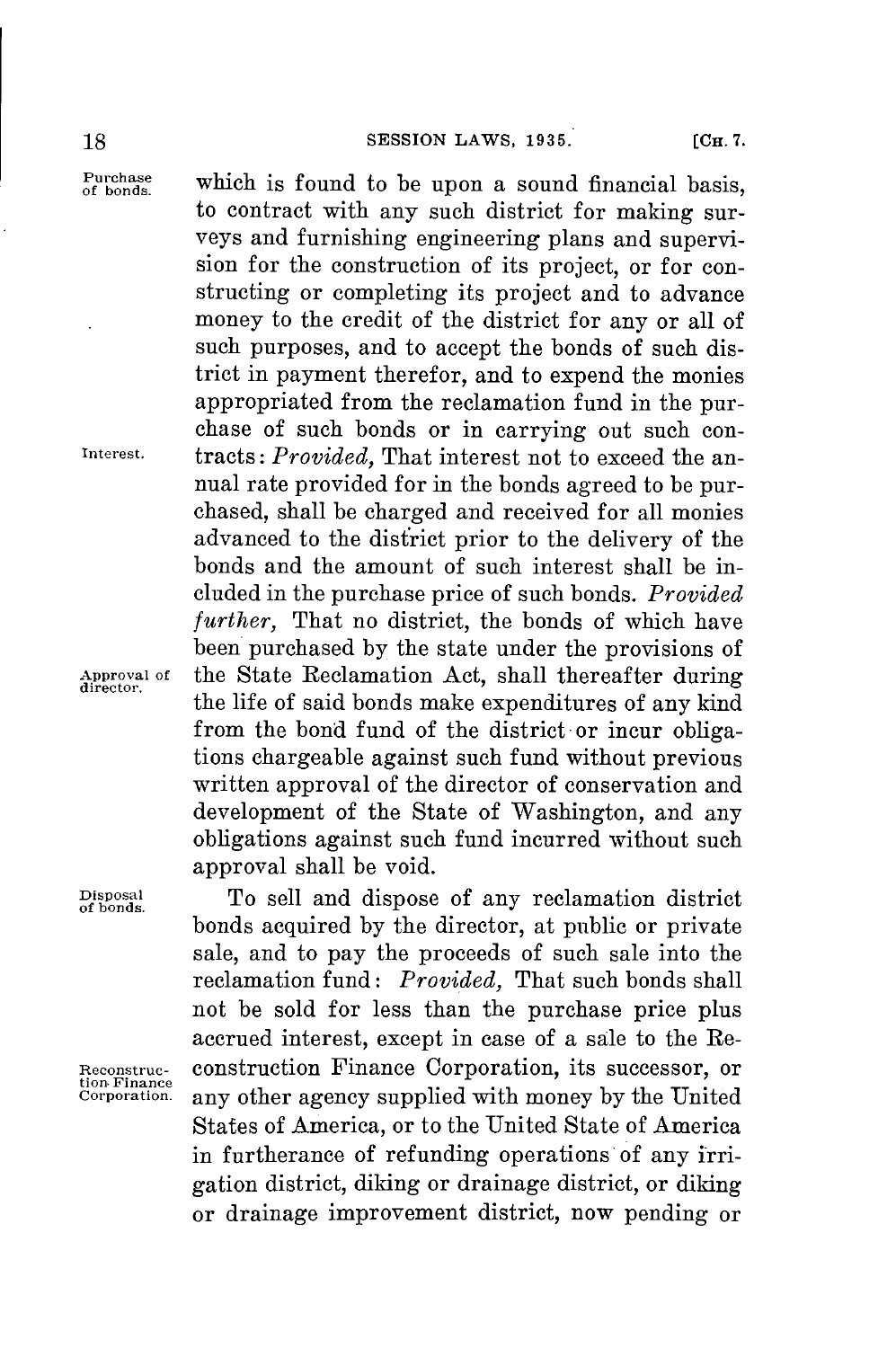hereafter carried on **by** such district, in which case the director shall have authority to sell any bonds of such district owned **by** the State of Washington under the provisions of the State Reclamation Act, to the United States of America, the Reconstruction Finance Corporation, its successor, or other Federal agency on such terms as said United States of America, the Reconstruction Finance Corporation, its successor, or other Federal agency shall prescribe **for** bonds of the same issue of such district as that held **by** the State of Washington in connection with such refunding operations.

To borrow money upon the security of any bonds, **Loans.** including refunding bonds, of any reclamation district, acquired **by** the director, on such terms and rate of interest and over such period of time as the director may see fit, and to hypothecate and pledge reclamation district bonds or refunding bonds acquired **by** the director as security for such loan. Such loans shall have, as their sole security, the bonds so pledged and the revenues therefrom, and the director shall not have authority to pledge the general credit of the State of Washington: *Provided,* That in reloaning any money so borrowed, or obtained from a sale of bonds it shall be the duty of Rates of interest. the director to fix such rates of interest as will prevent impairment of the reclamation revolving fund.

To purchase delinquent general tax or delinquent special assessment certificates chargeable against lands included within any reclamation district obligated to the state under the provisions of the State **Delinquent assessments.** Reclamation Act, and to purchase lands included in such districts and placed on sale on account of delinquent taxes or delinquent assessments with the same rights, privileges and powers with respect thereto as a private holder and owner of said certificates, or as a private purchaser of said lands: *Provided,* That the director shall be entitled to a delin-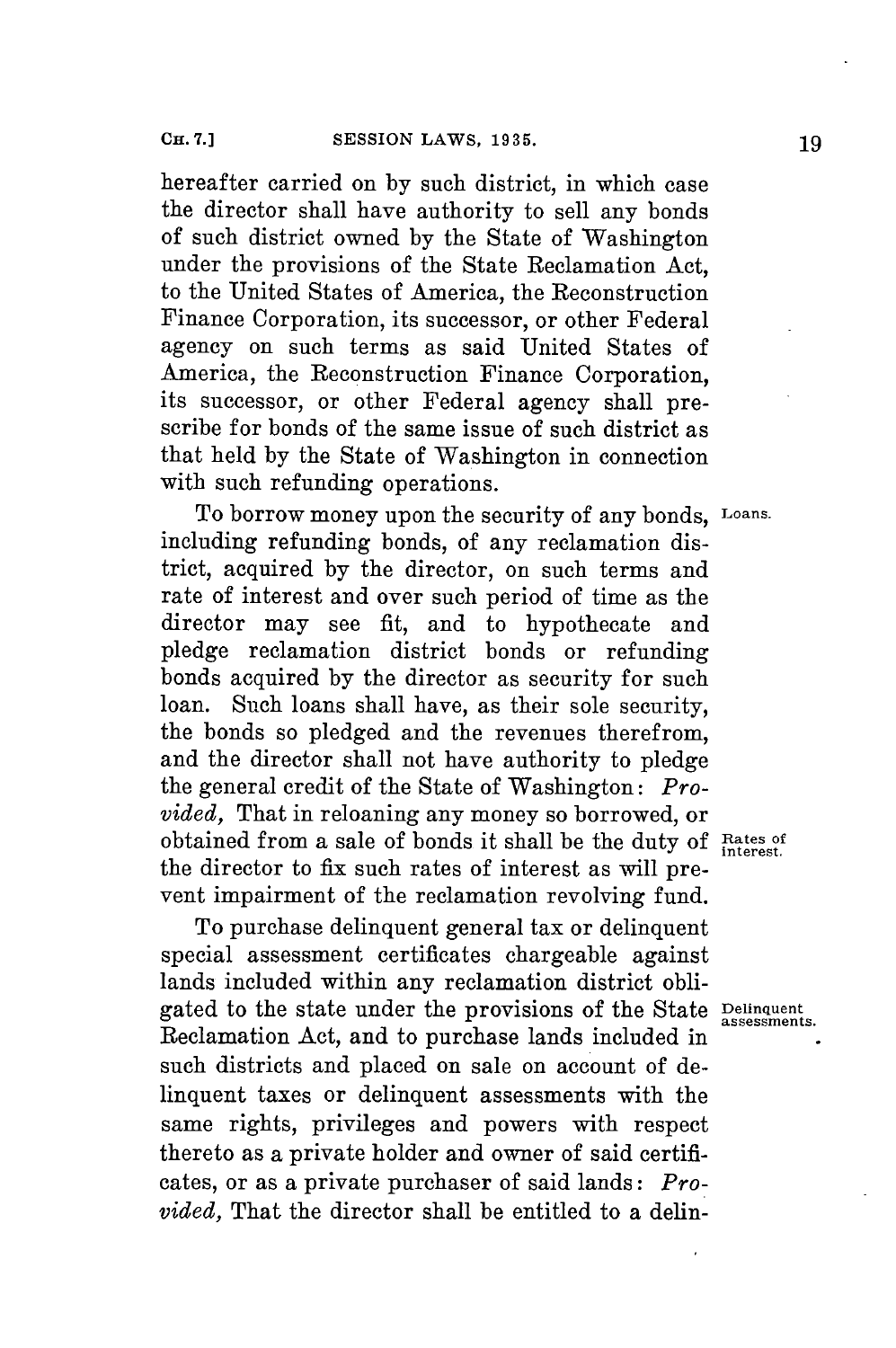**treauer.** quent tax certificate upon application to the proper county treasurer therefor without the necessity of a resolution of the board of county commissioners authorizing the issuance of certificates of delinquency required **by** law in the case of the sale of such certificates to private purchasers.

**Sale of** To sell said delinquent certificates or the lands acquired at sale on account of delinquent taxes or delinquent assessments at public or private sale, and on such conditions as the director shall determine;

To, whenever the director shall deem it advisable, require any district with which he may contract, to provide such safeguards as he may deem necessary **Safeguards.** to assure bona fide settlement and development of the lands within such district, **by** securing from the owners of lands therein agreements to limit the amount of their holdings to such acreage as they can properly farm and to sell their excess land holdings at reasonable prices;

**Clearing of** To clear and reclaim logged-off lands in the man- **lands.** ner hereinafter in this act provided;

Necessary **To employ all necessary experts, assistants and** employees. **employees.** employees, and fix their compensation and to enter into any and all contracts and agreements necessary to carry out the purposes of this act;

Cooperation **Cooperation** To have the assistance, cooperation and services corrections. The state are  $\frac{1}{n}$  and the use of the records and files in all the de of, and the use of the records and files in, all the departments and institutions of the state, particularly the office of the commissioner of public lands, the state department of agriculture, the bureau of farm development, the bureau of statistics, agriculture and immigration, the State College of Washington, and the University of Washington; and all state officers and the governing authorities of all state institutions are hereby authorized and directed to cooperate with the director in furthering the purpose of this act;

To cooperate with the United States in any plan

**delinquent**